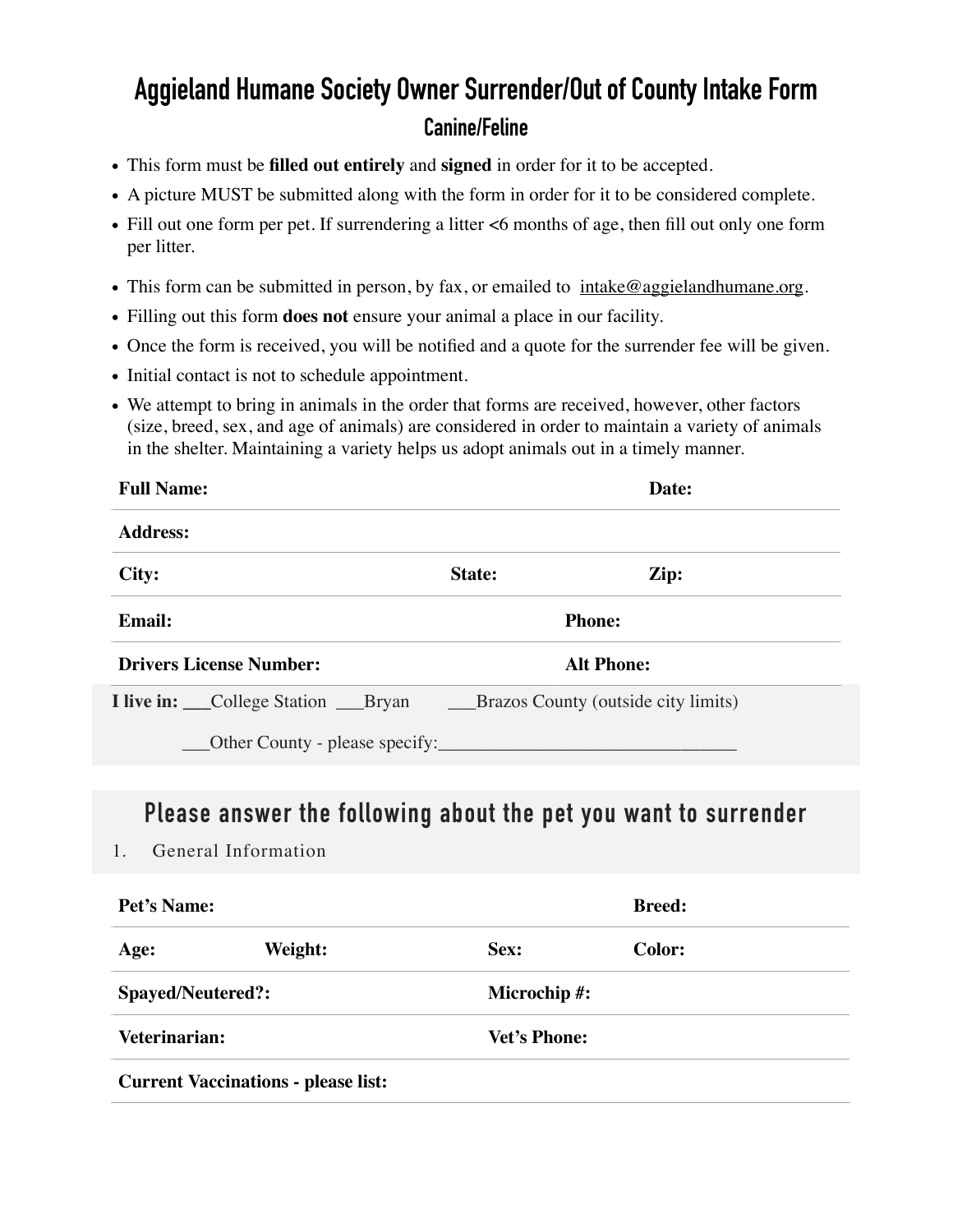2. Please indicate your reason for surrendering this pet:

3. How long has this pet lived with you?

4. How and where did you originally acquire this pet?

5. Was this pet kept: \_\_\_Inside \_\_\_Outside \_\_\_Both? 6. Has this pet lived with children?  $\qquad \qquad _{-}$ Yes  $\qquad \qquad _{-}$ No

If yes, how is the pet around children?

7. Has the pet ever bitten, scratched, snapped, or growled at anyone? \_\_Yes \_\_No

If yes, please describe the situation:

8. Describe the pet's behavior/personality:

## **If Surrendering a Dog**

9. Does the dog know any commands?